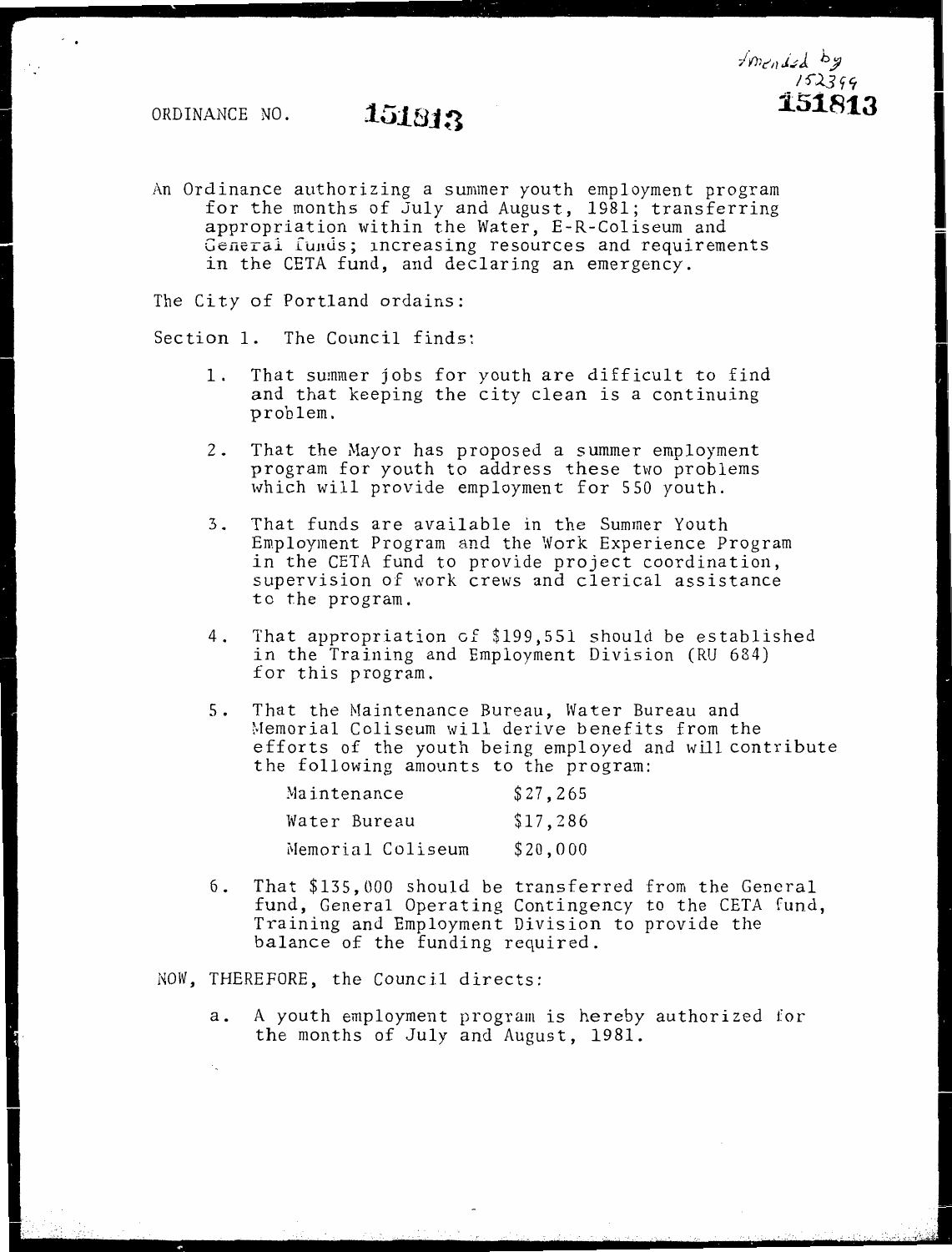# **151813**

|  |  | b. The FY 81-82 budget is hereby amended as to     |
|--|--|----------------------------------------------------|
|  |  | transfer appropriation within the Water fund,      |
|  |  | E-R-Coliseum fund and the General fund as follows: |

### Water Fund

 $\ddot{\phantom{a}}$ 

 $\cdot$ 

|                | From:          | Bureau of Water Works<br>120 Part-time Employees                       | \$17,286     |
|----------------|----------------|------------------------------------------------------------------------|--------------|
|                | To:            | Transfers to Other funds-CETA                                          | \$17,286     |
|                |                | Exposition-Recreation-Memorial Coliseum Fund                           |              |
|                | From:          | Memorial Coliseum<br>Capital Outlay                                    | \$20,000     |
|                | $\texttt{To:}$ | Transfers to Other Funds                                               | \$20,000     |
|                | General Fund   |                                                                        |              |
|                |                | From: Maintenance Bureau<br>190 Labor Turnover                         | ( \$27, 265) |
|                |                | General Operating Contingency                                          | \$135,000    |
|                | To:            | Transfers to Other Funds-CETA                                          | \$162,265    |
| $\mathsf{c}$ . |                | The FY 81-82 budget for the CETA fund is hereby<br>amended as follows: |              |
|                | Resources      |                                                                        |              |
|                |                | Transfers from Other Funds -                                           |              |
|                | Water Fund     |                                                                        | \$17,286     |
|                |                | E-R-Memorial Coliseum Fund                                             | \$20,000     |
|                | General Fund   |                                                                        | \$162,265    |
|                |                |                                                                        | \$199,551    |
|                | Requirements   |                                                                        |              |

Training and Employment Division (RU 684)

| 120 Part-time Employees             | \$171, 240 |
|-------------------------------------|------------|
| 170 Fringe Benefits                 | \$12,385   |
| 210 Professional Services           | \$4,000    |
| 260 Miscellaneous Services          | \$4,000    |
| 320 Operating Supplies              | \$1,000    |
| 330 Repair and Maintenance Supplies | \$6,926    |
|                                     | \$199,551  |

Page No. 2 of 3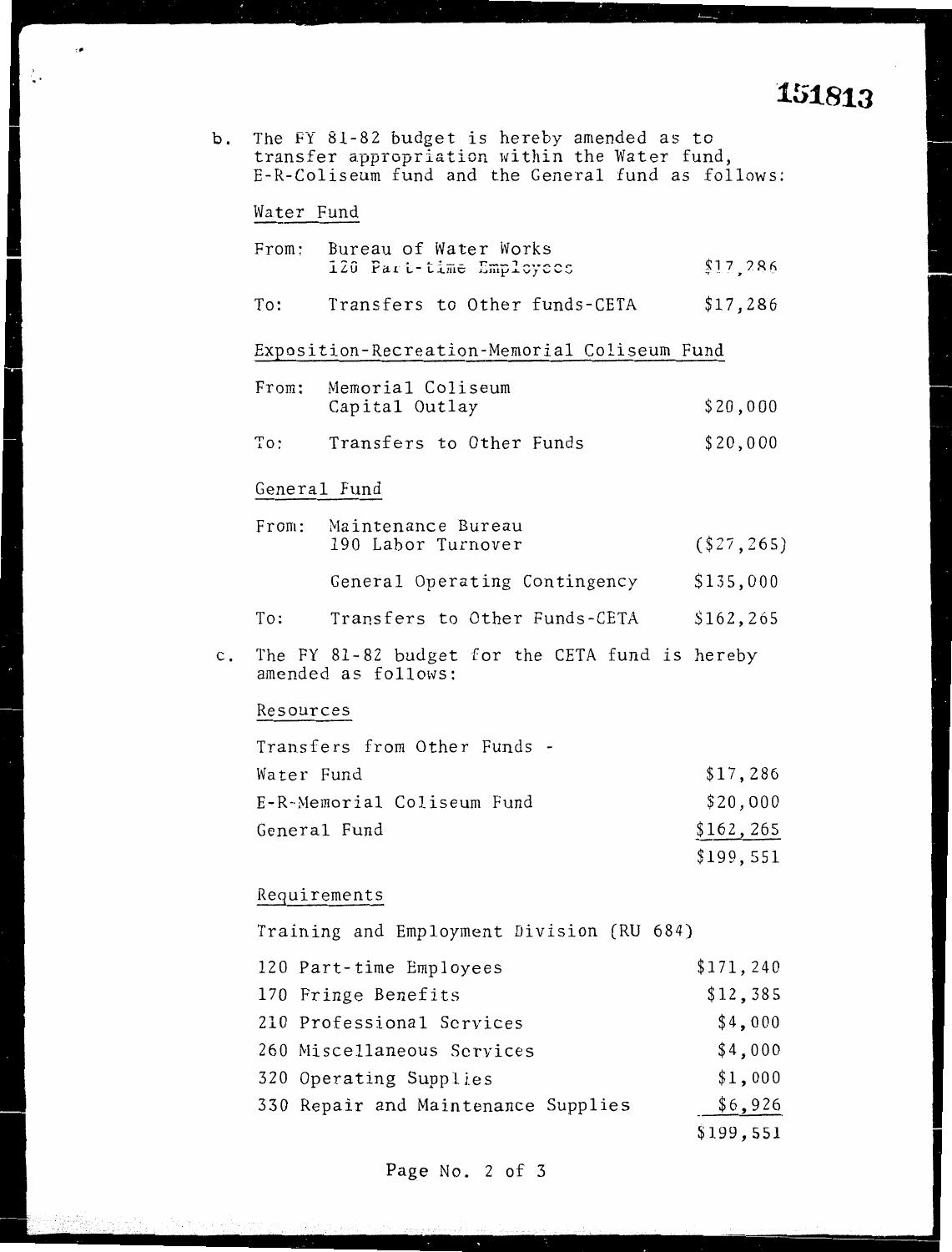Section 2. The Council declares that an emergency exists because appropriations are needed immediately so that there will be no delay in the execution of the summer youth program; therefore this Ordinance shall be in force and effect from and after its passage by the Council.

**Passed by the Council, JUN 2 4 1981** 

Mayor Francis J. Ivancie Lou Bruneau/dg Junel9, 1981

**Attest:** 

Auditor of the Lity of Portland

**Page No.** 3 of 3